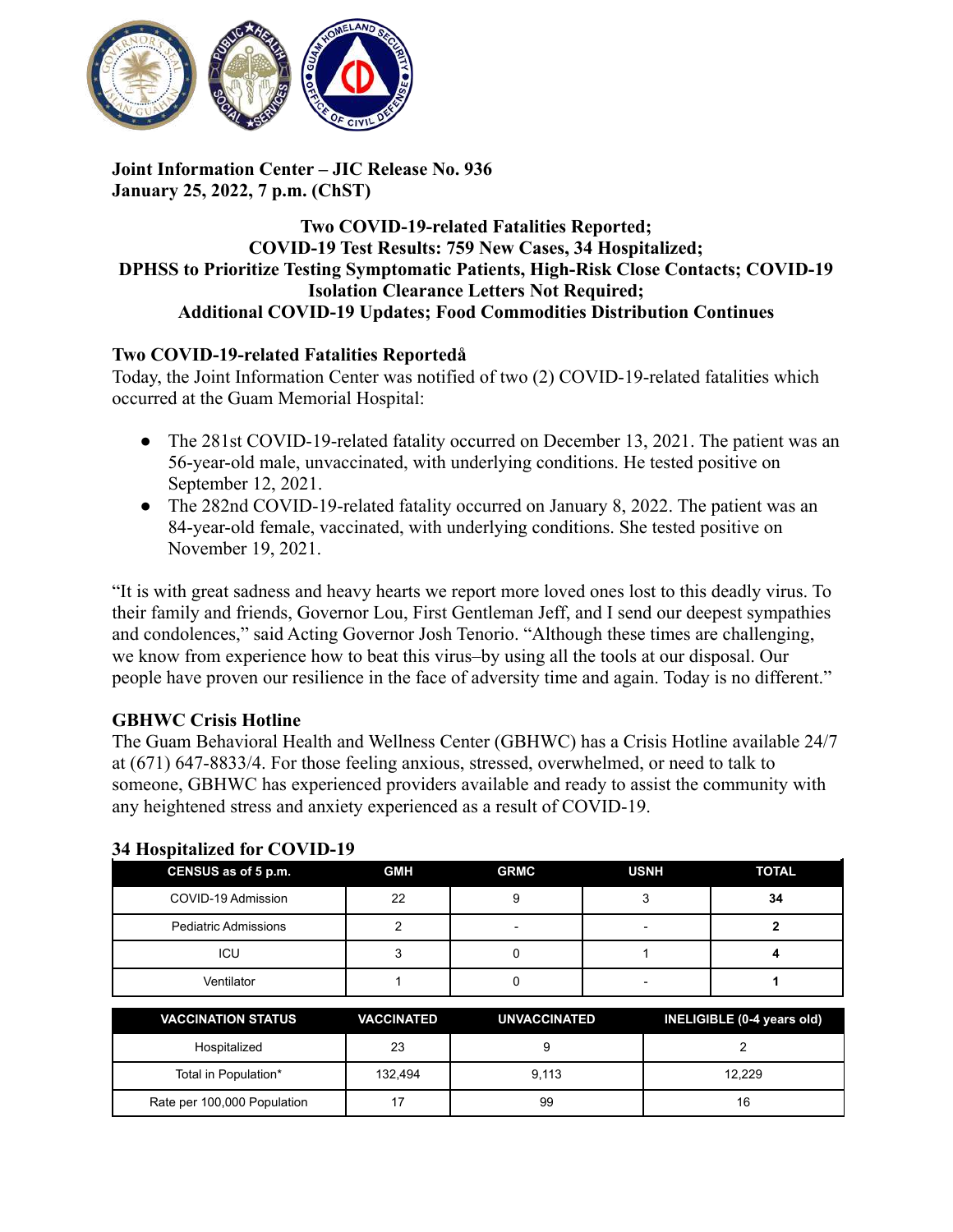SPECIAL NOTE: Based on today's data, if we were to compare two (2) hypothetical populations of 100,000 people each, vaccinated versus unvaccinated, there would be 17 vaccinated people hospitalized for COVID-19 compared to 99 unvaccinated people hospitalized for COVID-19. The risk of being hospitalized for COVID-19 is about 6 times higher for the unvaccinated as compared to the vaccinated. \*Estimated population is based on DPHSS Immunization Program analysis of 2020 Census data. Updates are expected pending further *Census 2020 data breakdown.*

# **COVID-19 Test Results: 759 New Cases of COVID-19**

Today, the Department of Public Health and Social Services (DPHSS) reported **759** new cases of COVID-19 from **2,926** specimens analyzed on January 24, 2022. **156** of the cases reported today are through the Department of Defense. To date, there have been a total of **28,628** officially reported cases, **282** deaths, **6,100** cases in active isolation, and **22,246** not in active isolation.

### **DPHSS to Prioritize Testing Symptomatic Patients, High-Risk Close Contacts**

Beginning Wednesday, January 26, 2022, DPHSS and Community Testing Partners will prioritize COVID-19 testing across all DPHSS testing platforms to only symptomatic patients and high-risk close contacts. Due to the high volume of testing in the last several weeks, testing kits and supplies are limited. The criteria for high-risk close contacts are:

- Unvaccinated or not fully vaccinated
- Age 65 or older
- Multiple comorbidities or multiple underlying health conditions
- Moderately to severely immunocompromised condition

#### **COVID-19 Isolation Clearance Letters Not Required**

The community is reminded that in accordance with [DPHSS Guidance Memo 2021-16 REV01](https://dphss.guam.gov/wp-content/uploads/2022/01/DPHSS-GUIDANCE-MEMO-2021-16-REV01-Amendment-01-01-18-2022.pdf) [\(Amendment 01\)](https://dphss.guam.gov/wp-content/uploads/2022/01/DPHSS-GUIDANCE-MEMO-2021-16-REV01-Amendment-01-01-18-2022.pdf), an isolation clearance letter is **not** required at the conclusion of the isolation or quarantine period. Although an isolation clearance letter may still be requested, businesses, organizations, and Government of Guam agencies are not required to have employees or staff furnish proof of the conclusion of isolation or quarantine to return to work or school.

#### **Tiyan COVID-19 Outreach Appointment-Based Testing**

Community COVID-19 testing at the old carnival grounds in Tiyan, Barrigada has transitioned to an appointment-based system with extended hours. Unscheduled drive-ups will be accepted on a limited basis. **For the safety of the community and swabbers, only four (4) adults per vehicle are allowed to be tested**. To schedule an appointment, visit [tinyurl.com/covidstopswithme.](http://tinyurl.com/covidstopswithme)

| <b>FREE COVID-19 COMMUNITY TESTING - Tiyan</b><br>To schedule an appointment, visit tinyurl.com/covidstopswithme. |                                                                                                                                                                                                                                            |  |  |
|-------------------------------------------------------------------------------------------------------------------|--------------------------------------------------------------------------------------------------------------------------------------------------------------------------------------------------------------------------------------------|--|--|
| Jan. 26 - 29 2022:<br>8 a.m. - 12 p.m.<br><b>BREAK:</b><br>12 p.m. - 1 p.m.<br>1 p.m. to 3 p.m.                   | Old Carnival Grounds, Tiyan, Barrigada<br>COVID-19 testing will be offered by appointment through Eventbrite at<br>tinyurl.com/covidstopswithme. Four adults per vehicle. Bring a photo ID.<br>Travel-related testing will not be offered. |  |  |

| <b>FREE COVID-19 COMMUNITY TESTING - DPHSS Community Health Centers</b> |                                                                                                                                                                                                                                                                                            |  |  |
|-------------------------------------------------------------------------|--------------------------------------------------------------------------------------------------------------------------------------------------------------------------------------------------------------------------------------------------------------------------------------------|--|--|
|                                                                         | DPHSS Southern Region Community Health Center, Inalahan<br>By appointment only for individuals with COVID-like symptoms. Four adults per vehicle.<br>Bring a photo ID. Travel-related testing will not be offered. Call (671) 828-7604/5/7518.<br>Register at tinvurl.com/covidstopswithme |  |  |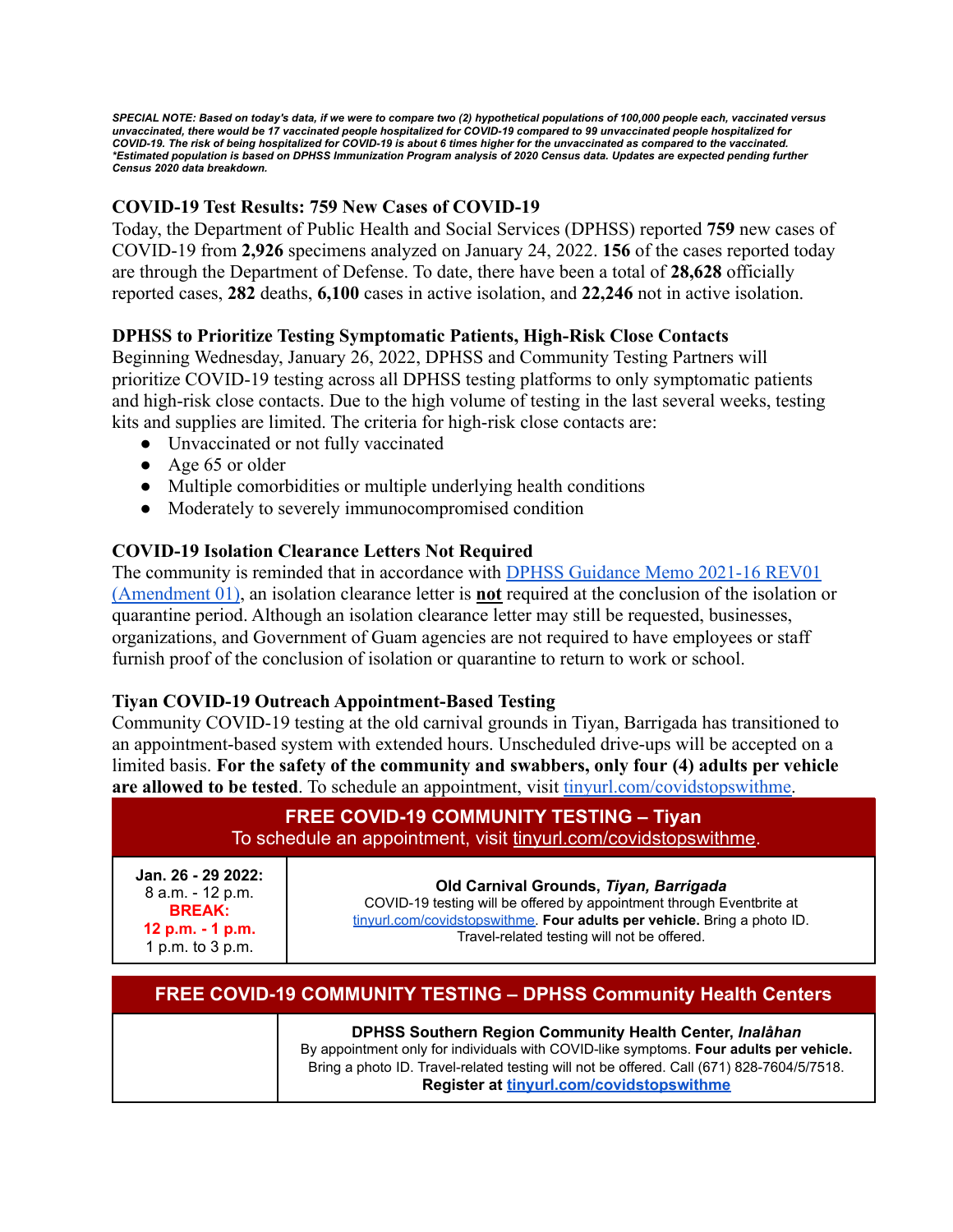| Jan. 26 - 29 2022<br>9 a.m. - 12 p.m. | <b>DPHSS Northern Region Community Health Center, Dededo</b><br>By appointment only for individuals with COVID-like symptoms. Four adults per vehicle.<br>Bring a photo ID. Travel-related testing will not be offered.<br>Call (671) 635-7525/6 to schedule an appointment. |
|---------------------------------------|------------------------------------------------------------------------------------------------------------------------------------------------------------------------------------------------------------------------------------------------------------------------------|
|                                       |                                                                                                                                                                                                                                                                              |

Fill out a COVID-19 Testing Patient [Assessment](https://dphss.guam.gov/wp-content/uploads/2021/09/DPHSS-TIYAN-Covid-PUI-Lab-Form-RLG.pdf) Form ahead of time, available at [dphss.guam.gov/covid-19-testing.](https://dphss.guam.gov/covid-19-testing/)

#### **Requirements for Minors to Receive the Pfizer-BioNTech COVID-19 Vaccine:**

- Parent/legal guardian must provide minor's birth certificate
- Parent/legal guardian must have a government-issued photo identification (ID)
- Minor must be accompanied by a parent or legal guardian
- Guardians must present legal guardianship or power-of-attorney documents

| <b>FREE COVID-19 VACCINATION CLINICS (AGES 5 AND OVER)</b><br>Pfizer-BioNTech, Moderna, Johnson & Johnson |                                                                                                                                                                                                                                                                                                   |  |  |
|-----------------------------------------------------------------------------------------------------------|---------------------------------------------------------------------------------------------------------------------------------------------------------------------------------------------------------------------------------------------------------------------------------------------------|--|--|
| Jan. 26 & 28, 2022:<br>Mon - Wed, Fri.: 11 a.m. - 5<br>p.m.<br>Sat.: 11 a.m. - 7 p.m.                     | University of Guam Field House, Mangilao<br>Register at tinyurl.com/vaxquam<br>Walk-ins are welcome, but appointments will be expedited. Please bring appointment<br>confirmation and proof of identity. Last appointment is 30 minutes before closing.                                           |  |  |
| Jan. 26 - 29, 2022:<br>9 a.m. - 5 p.m.                                                                    | <b>DPHSS Northern Region Community Health Center, Dededo</b><br>Call (671) 635-4418/7400 to schedule an appointment. Last appointment is 30 minutes<br>before closing. Walk-ins welcome. Curbside vaccination available for people with disabilities.<br>Register at tinyurl.com/covidstopswithme |  |  |
| Jan. 26 - 28, 2022:<br>9 a.m. - 12 p.m.                                                                   | DPHSS Southern Region Community Health Center, Inalåhan<br>Call (671) 828-7604/5/7518 to schedule an appointment. Last appointment is 30 minutes<br>before closing. Walk-ins welcome. Curbside vaccination available for people with disabilities.<br>Register at tinyurl.com/covidstopswithme    |  |  |

| Jan. 26, 2022:<br>3 p.m. - 6 p.m. | <b>Talo'fo'fo Elementary School</b><br>Walk-ins welcome. Minors must have birth certificate, parents must have government-issued<br>photo ID.   |  |
|-----------------------------------|-------------------------------------------------------------------------------------------------------------------------------------------------|--|
| Jan. 27, 2022:<br>3 p.m. - 6 p.m. | <b>C.L. Taitano Elementary School</b><br>Walk-ins welcome. Minors must have birth certificate, parents must have government-issued<br>photo ID. |  |
|                                   | <b>Merizo Elementary School</b><br>Walk-ins welcome. Minors must have birth certificate, parents must have government-issued<br>photo ID.       |  |

#### **Food Commodities Distribution Continues**

The Guam Department of Education (GDOE), State Agency for the Emergency Food Assistance Program (TEFAP) under the U.S. Department of Agriculture Food Nutrition Service distribution will be available to village constituents only on a first-come, first-served basis. Distribution is limited to three households per vehicle at the sites. Face masks must be worn; bring a photo ID. **Date Location Distribution Method - While Supplies Last # of Bags**